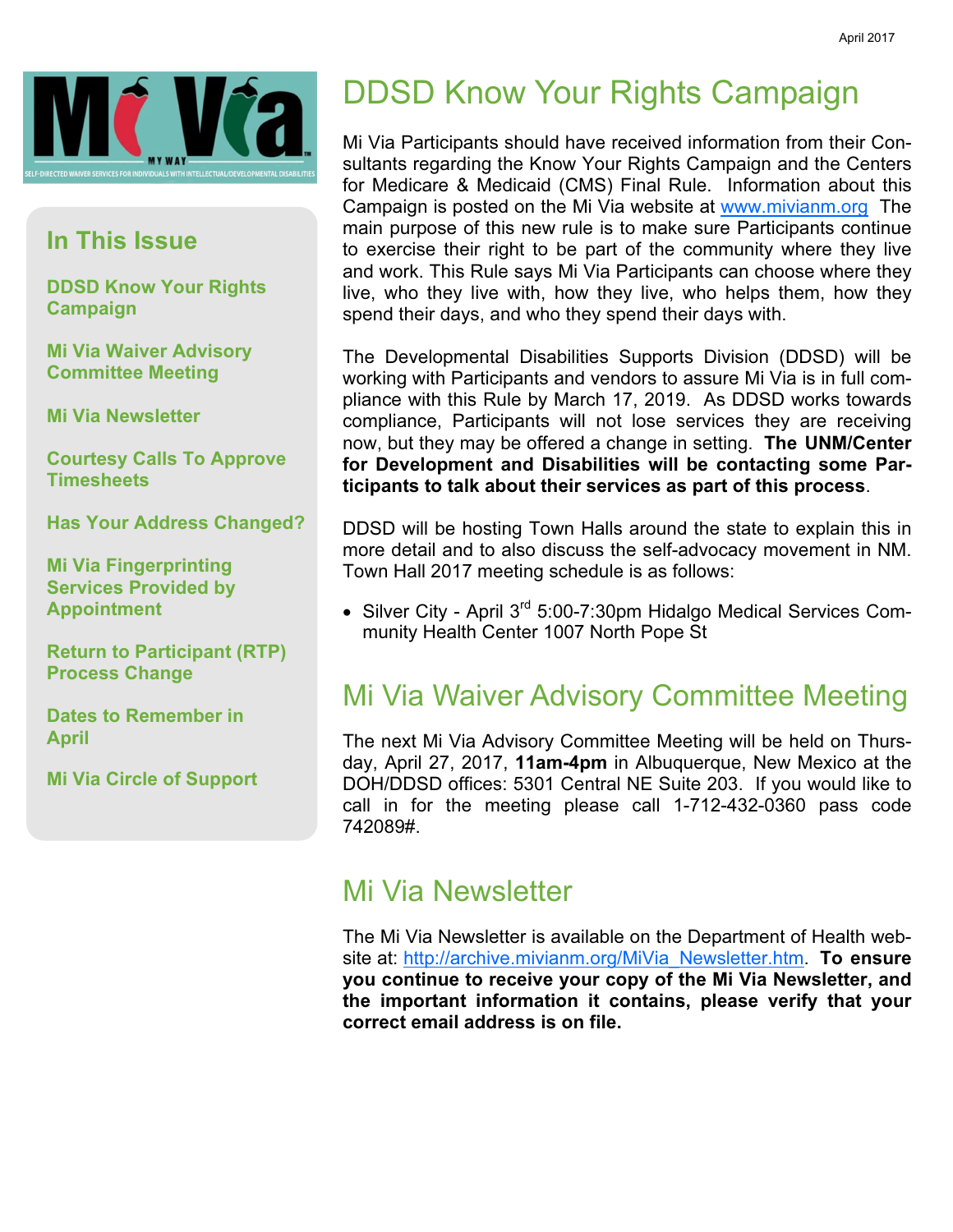#### Mi Via

Contact Information:

Phone: 1-866-916-0310 8:00 am to 5:00 pm Mon. - Fri.

Toll-free Fax: 1-866-302-6787

E-mail: mi.via@conduent.com

Web: http://www.MiViaNM.org

Physical Address: 1720-A Randolph Rd SE Albuquerque, NM 87106

If you would like to sign up for training to use FOCoSonline to review/approve timesheets and check your budget, call Mi Via at 1-866-916-0310

#### Note:

The Mi Via Advisory Committee works with the State to share information and help with communication among all Mi Via Participants.

Qualis Health is the Third Party Assessor (TPA) for Mi Via. They are responsible for reviewing and approving the Service and Support Plans (SSP).

## Courtesy Calls to Approve Timesheets

Effective 4/1/2017 Conduent will no longer provide courtesy calls to Employers of Record (EOR) reminding them to approve Employee timesheets in FOCoSonline. Timesheets must be entered in FO-CoSonline no later than 12:00 noon on the Monday following the pay period. A complete submission requires that the entry is approved by the EOR. If the EOR does not approve the timesheets, by the deadline, the timesheet cannot be processed. Timesheets approved by the EOR after 12:00 noon on the Monday following the pay period may not be processed for payment until the following pay period.

## Has Your Address Changed?

Has your contact information or address changed? If so you may not be receiving important information regarding your Mi Via services. Please update your contact information, and mailing address, with the Income Support Division (ISD) office.

If you have updated your information with ISD and do not see that information reflected in FOCoSonline within a week please contact the Conduent call center at 1-866-916-0310.

## Mi Via Fingerprinting Services Provided by Appointment

To better assist you and your employees, we are doing fingerprinting by appointment only. Appointments will be scheduled for Tuesdays and Thursdays for the Mi Via Albuquerque office between 8:00 am and 4:30 pm. You or your employees can contact the Mi Via Helpdesk during business hours at 1-866-916-0310 to schedule an appointment.

### Return to Participant (RTP) Process Change

Effective April 1, 2017 Conduent will no longer make outbound calls for RTP's related to PRFs, Invoices, Timesheets, and Enrollment. Conduent will notify you, and your consultant, of items needing correction by email. If you do not have an email on file Conduent will contact you by phone and notify your consultant of the RTP by email.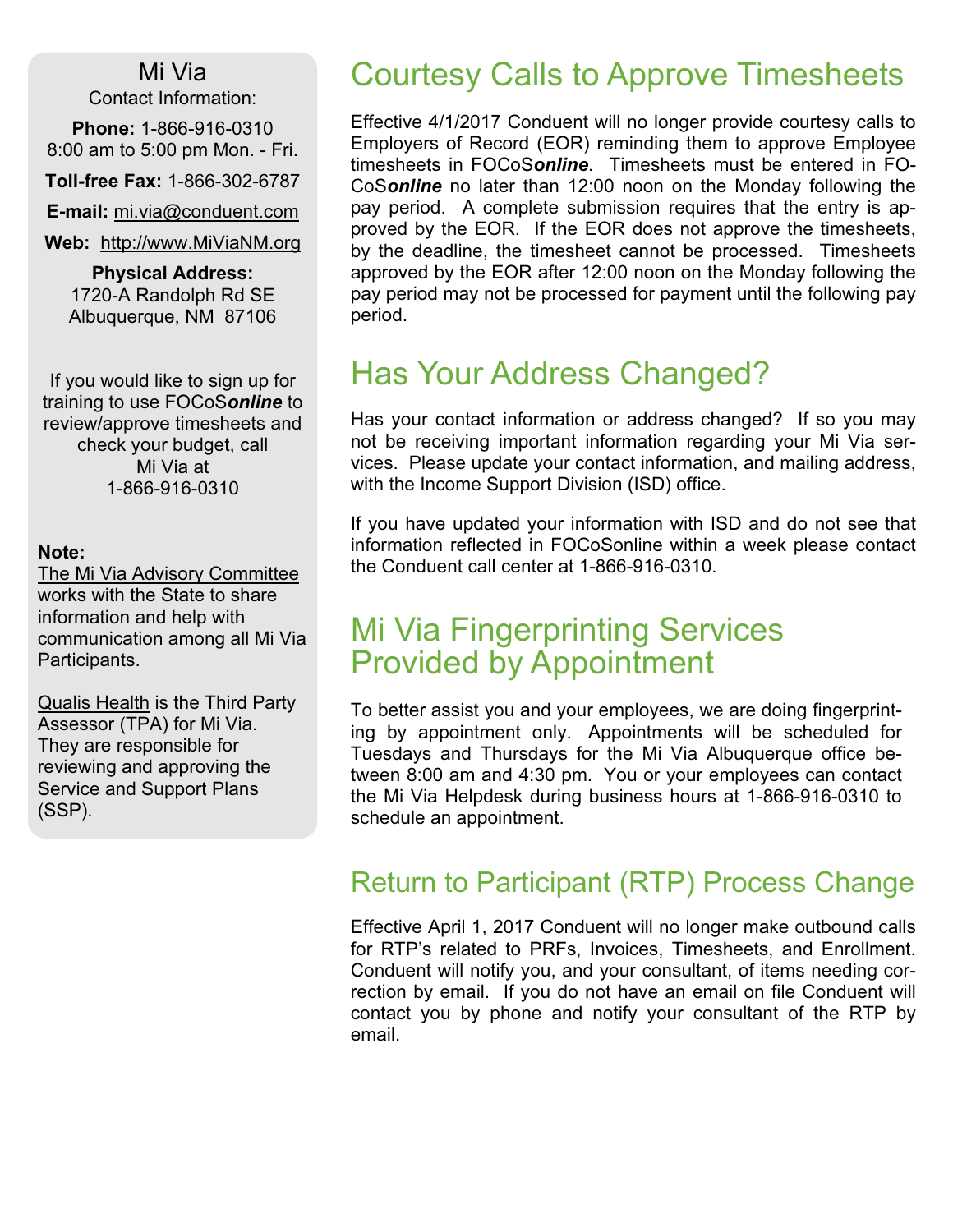# Dates to Remember in April

# **April 2017**

| Sun              | Mon      | Tue      | Wed      | Thu                                                       | Fri                                                                                                            | Sat                                                                                                                          |
|------------------|----------|----------|----------|-----------------------------------------------------------|----------------------------------------------------------------------------------------------------------------|------------------------------------------------------------------------------------------------------------------------------|
| March 26         | March 27 | March 28 | March 29 | March 30                                                  | March 31<br>Paychecks and<br><b>Vendor Checks</b><br><b>Received or</b><br>Deposited; end of<br>the pay period | $\mathbf{1}$<br>Deadline to<br>submit<br>timesheets,<br>Mileage & PRFs<br>for 4/14/17 pay-<br>ment; new pay<br>period begins |
| $\overline{2}$   | 3        | 4        | 5        | $\,6$                                                     | $\overline{7}$<br><b>Vendor Checks</b><br><b>Received or</b><br><b>Deposited</b>                               | 8<br>Deadline to<br>submit PRFs for<br>4/21/17 payment                                                                       |
| $\boldsymbol{9}$ | 10       | 11       | 12       | 13                                                        | 14<br>Paychecks and<br><b>Vendor Checks</b><br><b>Received or</b><br>Deposited; end of<br>the pay period       | 15<br>Deadline to<br>submit<br>timesheets,<br>Mileage & PRFs<br>for 4/28/17 pay-<br>ment; new pay<br>period begins           |
| 16               | 17       | 18       | 19       | 20                                                        | 21<br><b>Vendor Checks</b><br><b>Received or</b><br><b>Deposited</b>                                           | 22<br>Deadline to<br>submit PRFs for<br>5/5/17 payment                                                                       |
| 23<br>30         | 24       | 25       | 26       | 27<br><b>Spending Reports</b><br><b>Available to EORs</b> | 28<br>Paychecks and<br><b>Vendor Checks</b><br><b>Received or</b><br>Deposited; end of<br>the pay period       | 29<br>Deadline to<br>submit<br>timesheets,<br>Mileage & PRFs<br>for 5/12/17 pay-<br>ment; new pay<br>period begins           |